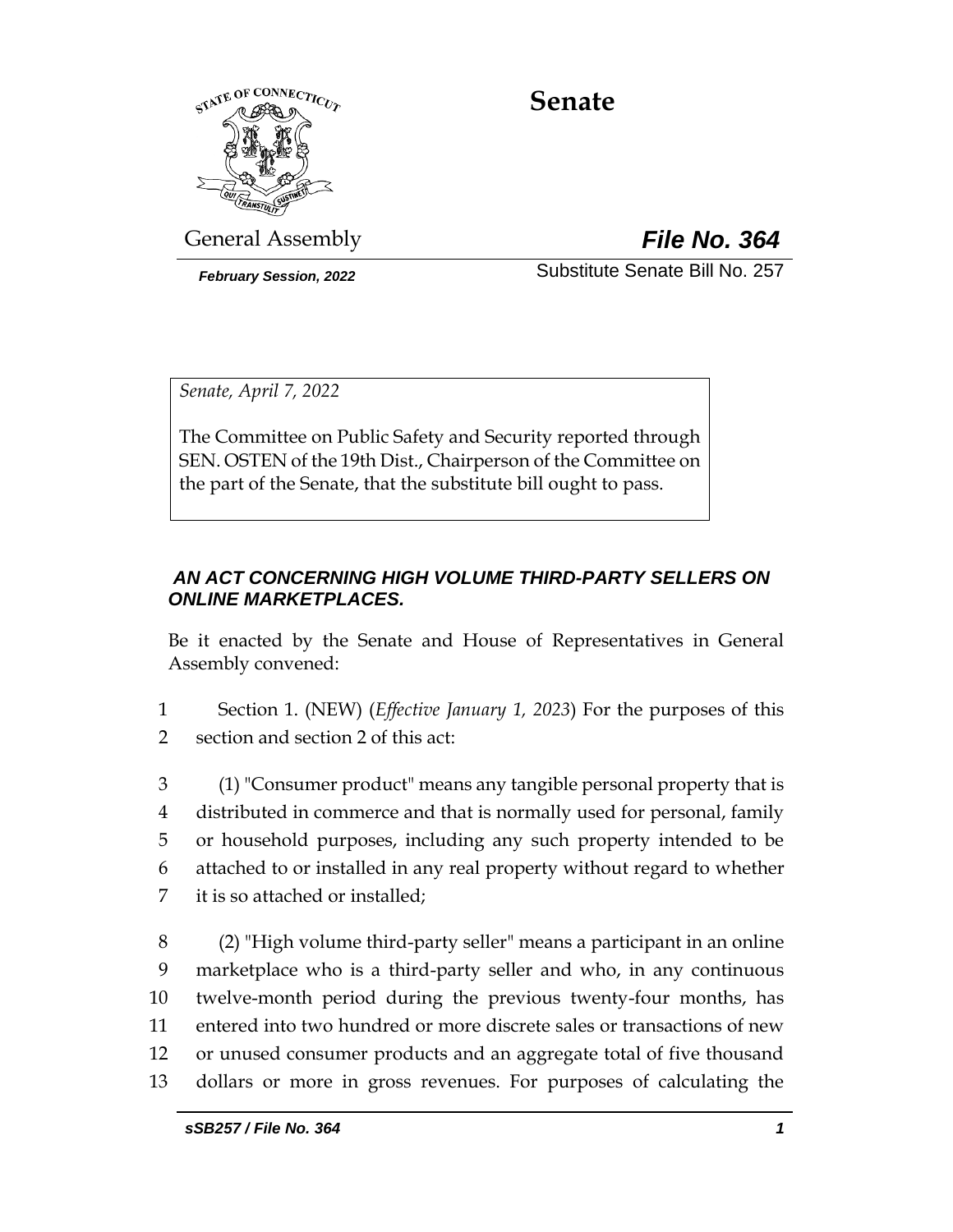number of discrete sales or transactions or aggregate gross revenues, an online marketplace shall only be required to count sales or transactions made through the online marketplace and for which payment was processed by the online marketplace, either directly or through its payment processor;

 (3) "Online marketplace" means any person or entity that operates a consumer-directed electronically based or accessed platform that: (A) Includes features that allow for, facilitate or enable third-party sellers to engage in the sale, purchase, payment, storage, shipping or delivery of a consumer product in this state; (B) is used by one or more third-party sellers for such purposes; and (C) has a contractual or similar relationship with consumers governing their use of the platform to purchase consumer products;

 (4) "Seller" means a person who sells, offers to sell or contracts to sell a consumer product through an online marketplace's platform;

 (5) "Third-party seller" means any seller, independent of an online marketplace, who sells, offers to sell or contracts to sell a consumer product in this state through an online marketplace, provided "third-party seller" does not include, with respect to an online marketplace:

(A) A seller who operates the online marketplace's platform, or

 (B) A business entity that has: (i) Made available to the general public the entity's name, business address and working contact information; (ii) an ongoing contractual relationship with the online marketplace to provide the online marketplace with the manufacture, distribution, wholesaling or fulfillment of shipments of consumer products; and (iii) provided to the online marketplace identifying information, as described in subsection (a) of section 2 of this act, that has been verified in accordance with subsection (d) of section 2 of this act; and

 (6) "Verify" means to confirm information provided to an online marketplace, which may include the use of one or more methods that enable the online marketplace to reliably determine that any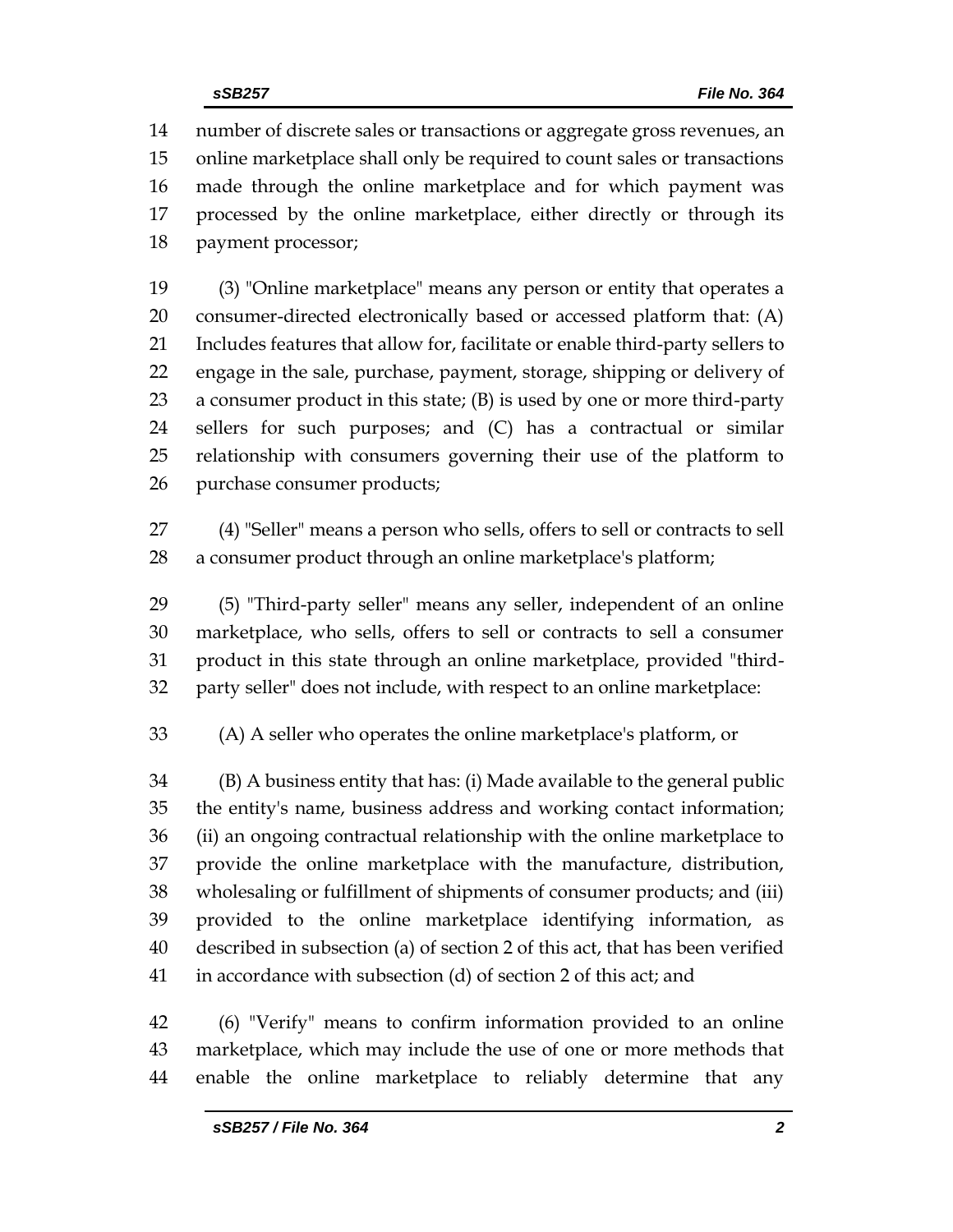information and documents provided are valid, corresponding to the seller or an individual acting on the seller's behalf, not misappropriated and not falsified.

 Sec. 2. (NEW) (*Effective January 1, 2023*) (a) Each online marketplace shall require any high volume third-party seller that is using the online marketplace's platform to provide the online marketplace, not later than ten days after qualifying as a high volume third-party seller on the platform, with the following:

 (1) A bank account number or, if such seller does not have a bank account, the name of the payee for payments issued by the online marketplace to such seller, which may be provided either (A) to the online marketplace, or (B) to other third parties contracted by the online marketplace to maintain such information, provided the online marketplace ensures that it can obtain such information on demand from such other third parties;

60 (2) (A) If such seller is an individual, the individual's name, or  $(B)$  if such seller is not an individual, either (i) a copy of a valid government- issued identification for an individual acting on behalf of such seller that includes the individual's name, or (ii) a copy of a valid government- issued record or tax document that includes the business name and physical address of such seller;

 (3) A business tax identification number or, if such seller does not have such a number, a taxpayer identification number; and

 (4) A current working electronic mail address and telephone number for such seller.

(b) An online marketplace shall:

 (1) Not less than annually, notify each high volume third-party seller on such online marketplace's platform of the requirement to keep any information collected under subsection (a) of this section current, and

(2) Require each such seller to electronically certify, not later than ten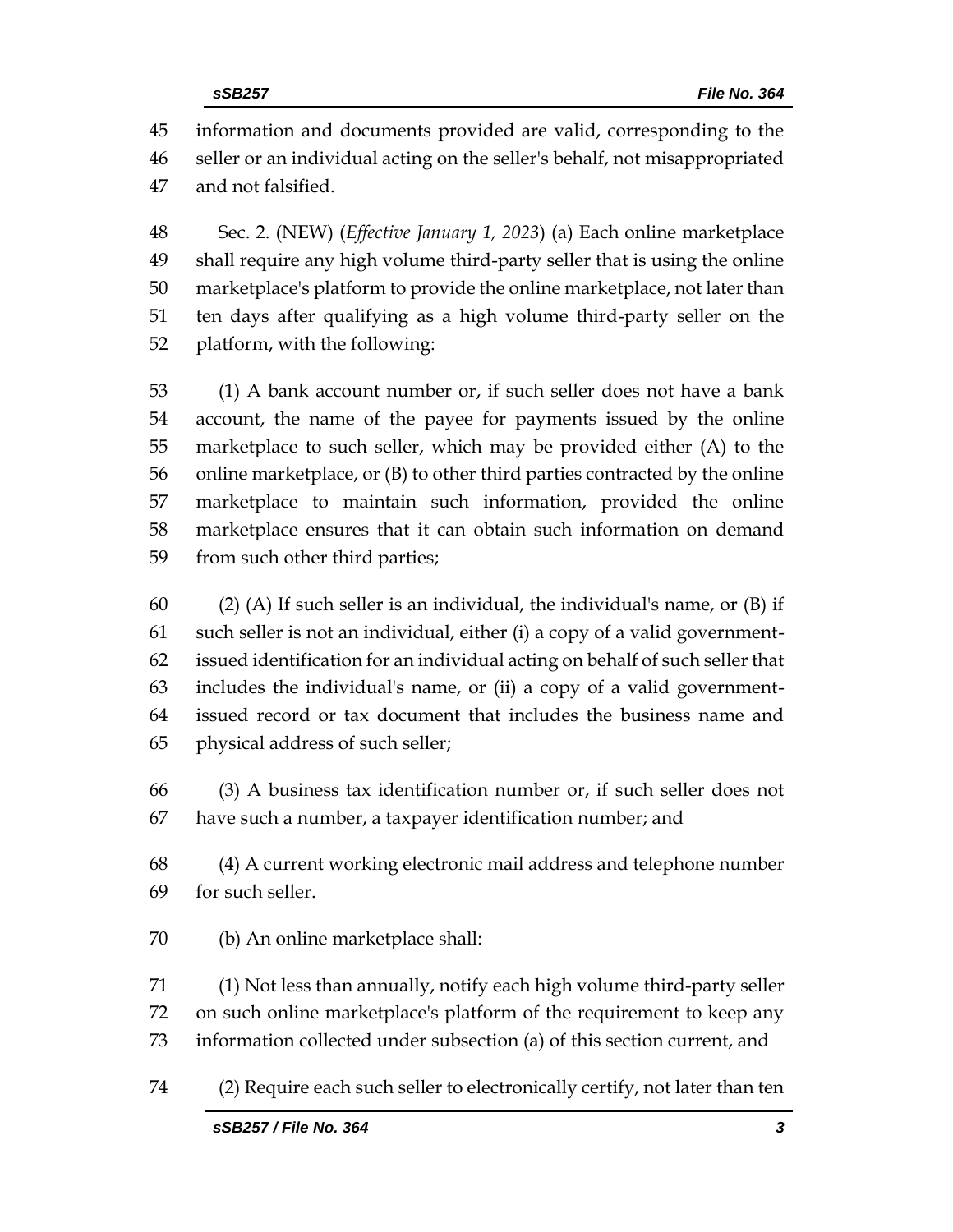days after receiving the notice under subdivision (1) of this subsection, that such seller has provided the online marketplace with any changes to the information required under subsection (a) of this section or that there have been no changes to such information.

 (c) If a high volume third-party seller fails to provide the information required by subsection (a) of this section or the certification required by subsection (b) of this section, the online marketplace shall provide such seller with written or electronic notice of such failure. If such seller does not provide the required information or certification, as applicable, within ten days of the issuance of such notice, the online marketplace shall suspend any future sales by such seller until such seller provides the required information or certification.

 (d) An online marketplace shall verify (1) the information collected under subsection (a) of this section not later than ten days after such collection, and (2) any change to such information not later than ten days after being notified of such change by a high volume third-party seller. Any information contained in a copy of a valid government-issued tax document shall be presumed to be verified as of the date of issuance of such document.

 (e) Data collected solely to comply with the requirements of subsection (a) of this section may not be used for any purpose other than as provided in this section, unless otherwise required by law.

 (f) An online marketplace shall implement and maintain reasonable security procedures and practices, including administrative, physical and technical safeguards, that are appropriate for the nature of the data collected pursuant to this section and the purposes for which such data will be used, in order to protect such data from unauthorized use, disclosure, access, destruction or modification.

 (g) An online marketplace shall require any high volume third-party seller that uses such online marketplace's platform and has an aggregate total of twenty thousand dollars or more in annual gross revenues on such online marketplace, to provide to the online marketplace, and to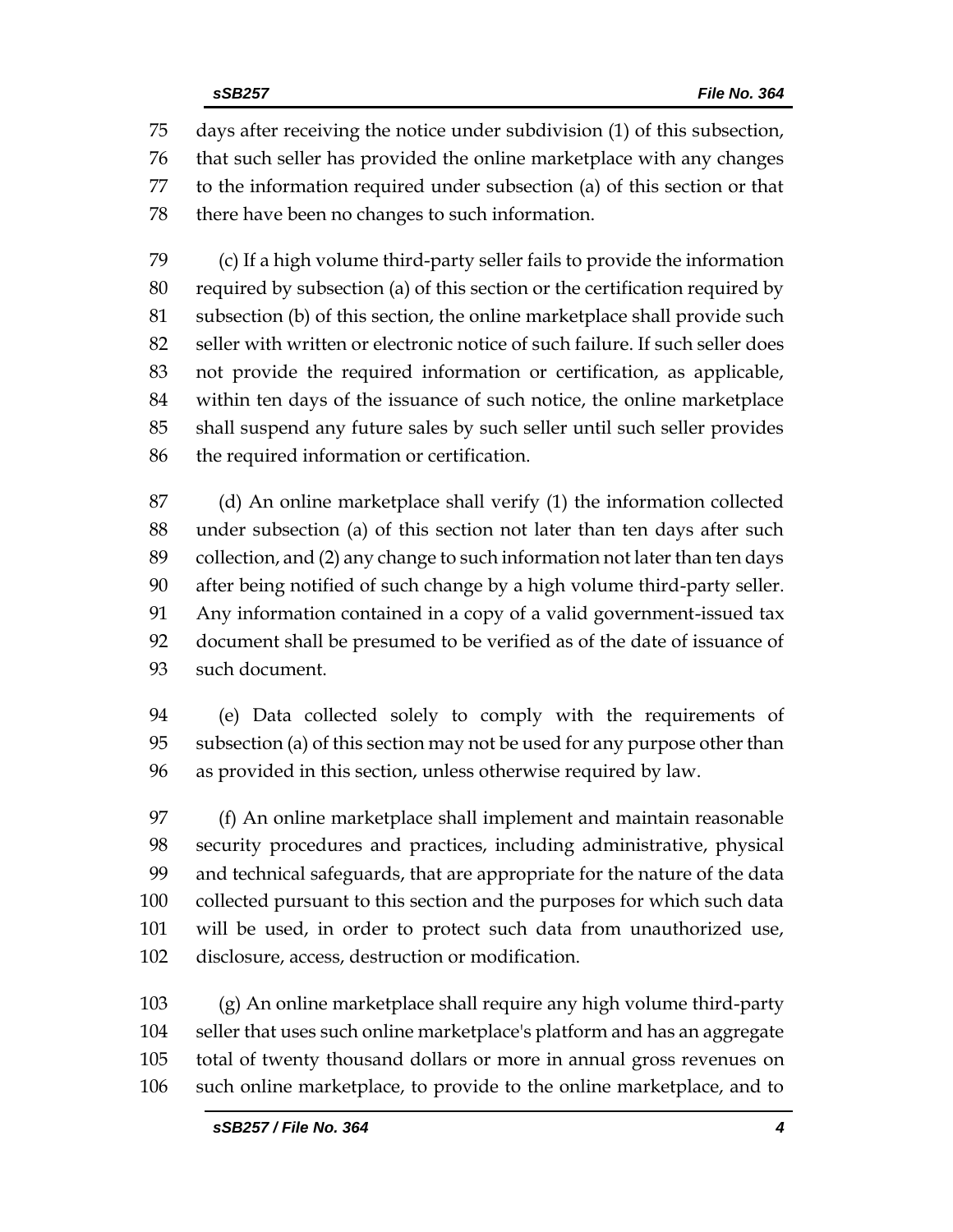consumers in a conspicuous manner in the order confirmation message or other document or communication made to a consumer after a purchase is finalized and in the consumer's account transaction history, the following information: (1) Except as provided in subsection (h) of this section, the identity of the high volume third-party seller, including: (A) The full name of such seller, which may include such seller's name or such seller's company name, or the name by which such seller or company operates on the online marketplace; (B) The physical address of such seller; and

 (C) Contact information for such seller, to allow for the direct, unhindered communication with such seller by users of the online marketplace, including a current working phone number, a current working electronic mail address or other means of direct electronic messaging, which may be provided to such seller by the online marketplace; and

 (2) Whether the high volume third-party seller used a different seller to supply the consumer product to the consumer upon purchase, and, upon the request of a consumer who is an authenticated purchaser, the information described in subparagraph (A) of this subdivision relating 127 to the seller that supplied the consumer product to the consumer, if such seller is different than the high volume third-party seller listed on the product listing prior to purchase.

 (h) (1) Except as provided in subdivision (2) of this subsection, an online marketplace may limit the disclosure of the information required under subdivision (1) of subsection (g) of this section when the high volume third-party seller certifies to the online marketplace that:

 (A) Such seller does not have a business address and only has a residential street address, or has a combined business and residential street address, the online marketplace may: (i) Disclose only the country and, if applicable, the state in which the high volume third-party seller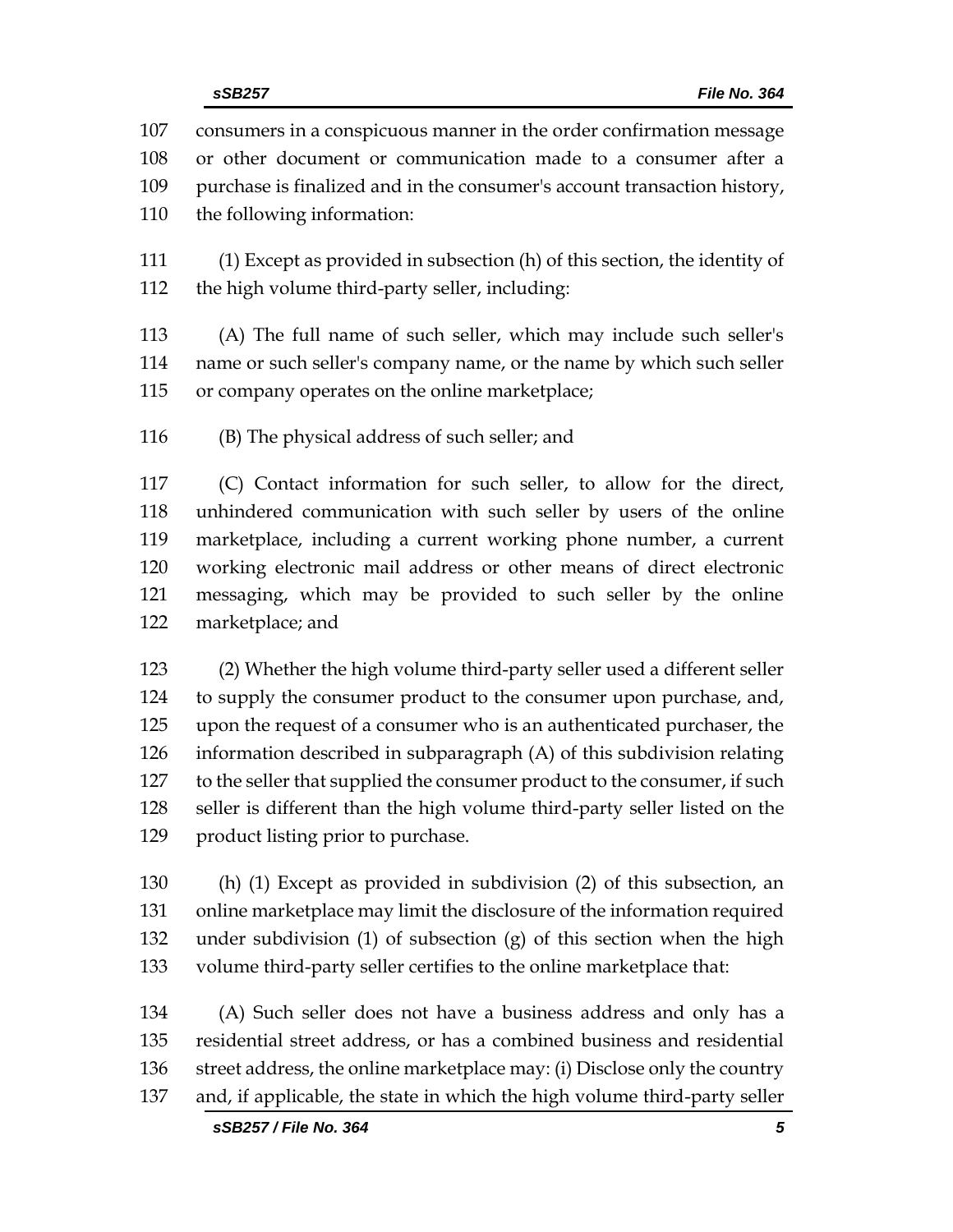resides, and (ii) inform consumers that there is no business address available for such seller and that consumer inquiries should be submitted to such seller by phone, electronic mail or other means of electronic messaging provided to such seller by the online marketplace;

 (B) Such seller is a business that has a physical address for product returns, the online marketplace may disclose such seller's physical address for product returns; or

 (C) Such seller does not have a phone number other than a personal phone number, the online marketplace shall inform consumers that there is no phone number available for the seller and that consumer inquiries should be submitted to the seller's electronic mail address or other means of electronic messaging provided to such seller by the online marketplace.

 (2) If an online marketplace becomes aware that a high volume third- party seller has made a false representation to the online marketplace in order to justify the limitation on disclosure under subdivision (1) of this subsection or that a high volume third-party seller who has requested and received a limitation on disclosure under subdivision (1) of this subsection has not provided responsive answers within a reasonable timeframe to consumer inquiries submitted to such seller by phone, electronic mail or other means of electronic messaging provided to such seller by the online marketplace, the online marketplace shall provide such seller with written or electronic notice regarding such false representation or nonresponsiveness and an opportunity to respond not later than ten days after the issuance of the notice. If, after such period, such seller does not justify to such online marketplace the continued limitation on the disclosure of information under subdivision (1) of this subsection or consent to the disclosure of the information required under subdivision (1) of subsection (g) of this section, the online marketplace shall suspend any future sales activity of such seller until such seller consents to the disclosure of the information required under subdivision (1) of subsection (g) of this section.

*sSB257 / File No. 364 6* (i) An online marketplace shall disclose to consumers in a clear and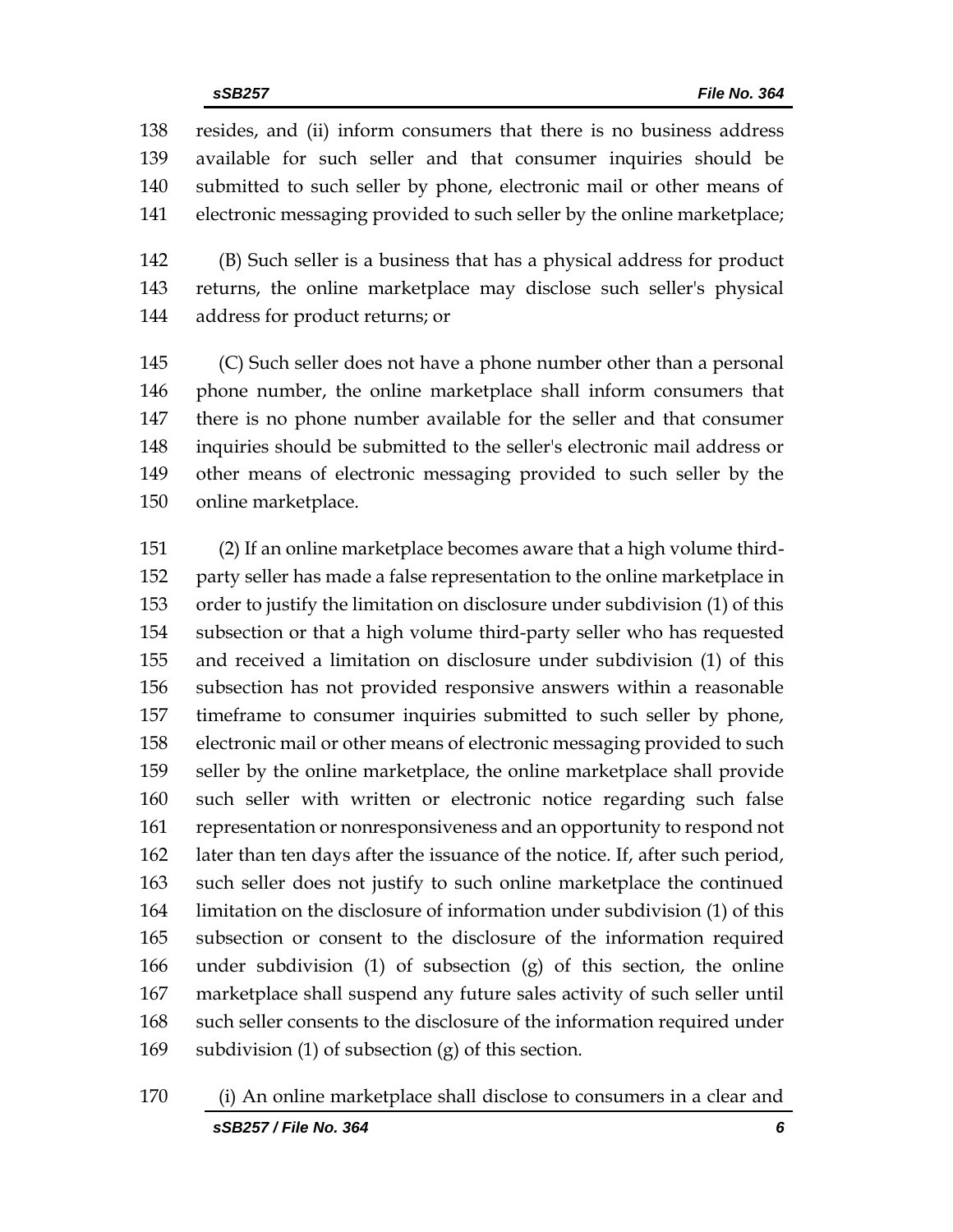conspicuous manner on the product listing of any high volume third- party seller a reporting mechanism that allows for electronic and telephonic reporting of suspicious marketplace activity to the online marketplace.

 (j) If a high volume third-party seller does not comply with the requirements to provide and disclose information under the provisions of subsections (g) and (h) of this section, the online marketplace shall provide such seller with written or electronic notice of such noncompliance. If such seller does not provide or disclose such information not later than ten days after the issuance of such notice, the online marketplace shall suspend any future sales activity of such seller until such seller complies with the requirements of subsections (g) and (h) of this section.

 (k) A violation by any online marketplace of a provision of this section shall constitute an unfair trade practice pursuant to subsection (a) of section 42-110b of the general statutes.

 (l) No political subdivision of the state may establish, mandate or otherwise require online marketplaces to collect or verify information from high volume third-party sellers on a one-time or ongoing basis or disclose information to consumers.

| This act shall take effect as follows and shall amend the following |                 |             |
|---------------------------------------------------------------------|-----------------|-------------|
| sections:                                                           |                 |             |
|                                                                     |                 |             |
| Section 1                                                           | January 1, 2023 | New section |
| Sec. 2                                                              | January 1, 2023 | New section |

*PS Joint Favorable Subst.*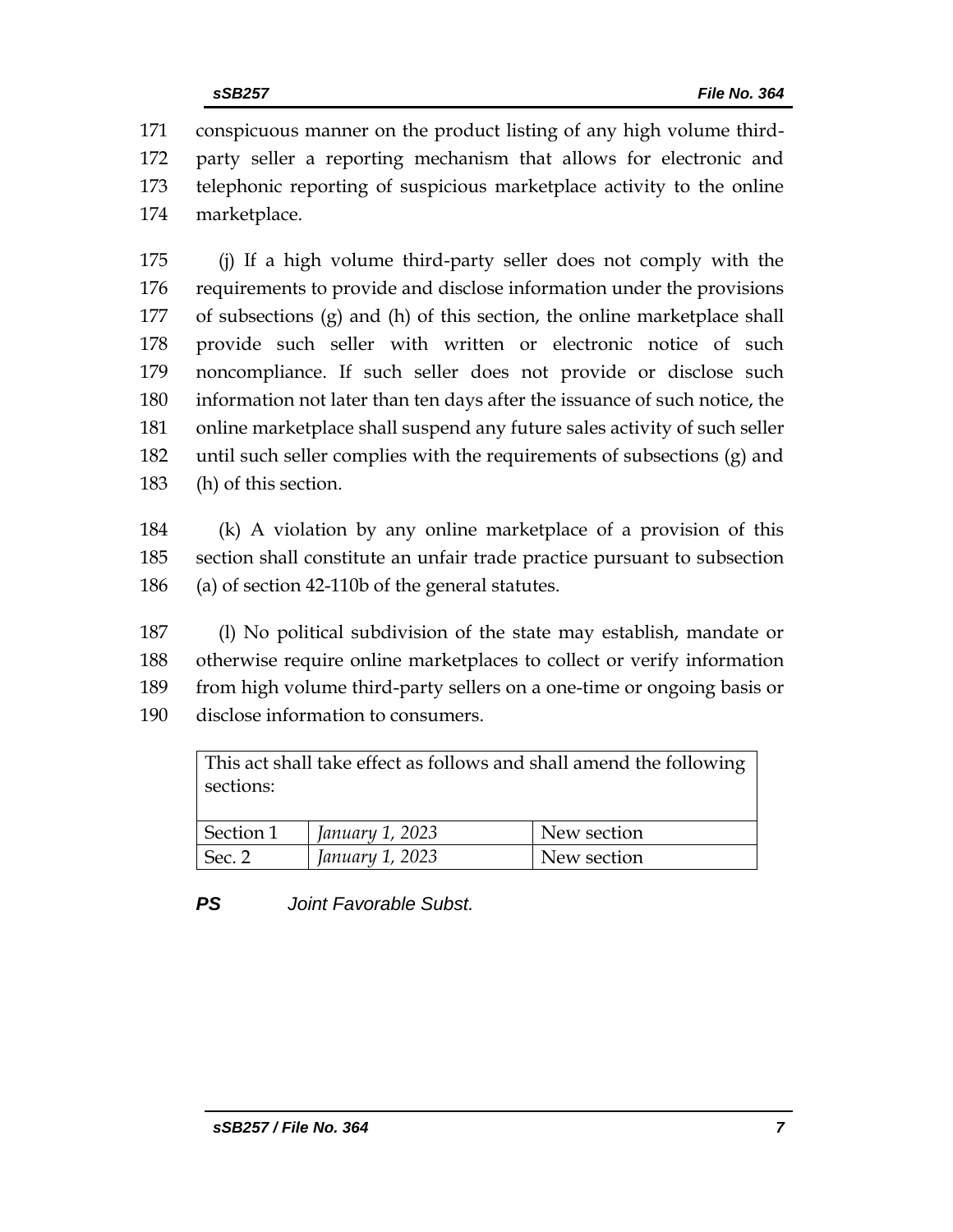*The following Fiscal Impact Statement and Bill Analysis are prepared for the benefit of the members of the General Assembly, solely for purposes of information, summarization and explanation and do not represent the intent of the General Assembly or either chamber thereof for any purpose. In general, fiscal impacts are based upon a variety of informational sources, including the analyst's professional knowledge. Whenever applicable, agency data is consulted as part of the analysis, however final products do not necessarily reflect an assessment from any specific department.*

#### *OFA Fiscal Note*

*State Impact:* None

*Municipal Impact:* None

#### *Explanation*

The bill makes various changes concerning online high volume thirdparty sellers resulting in no fiscal impact to the state or municipalities.

*The Out Years*

*State Impact:* None

*Municipal Impact:* None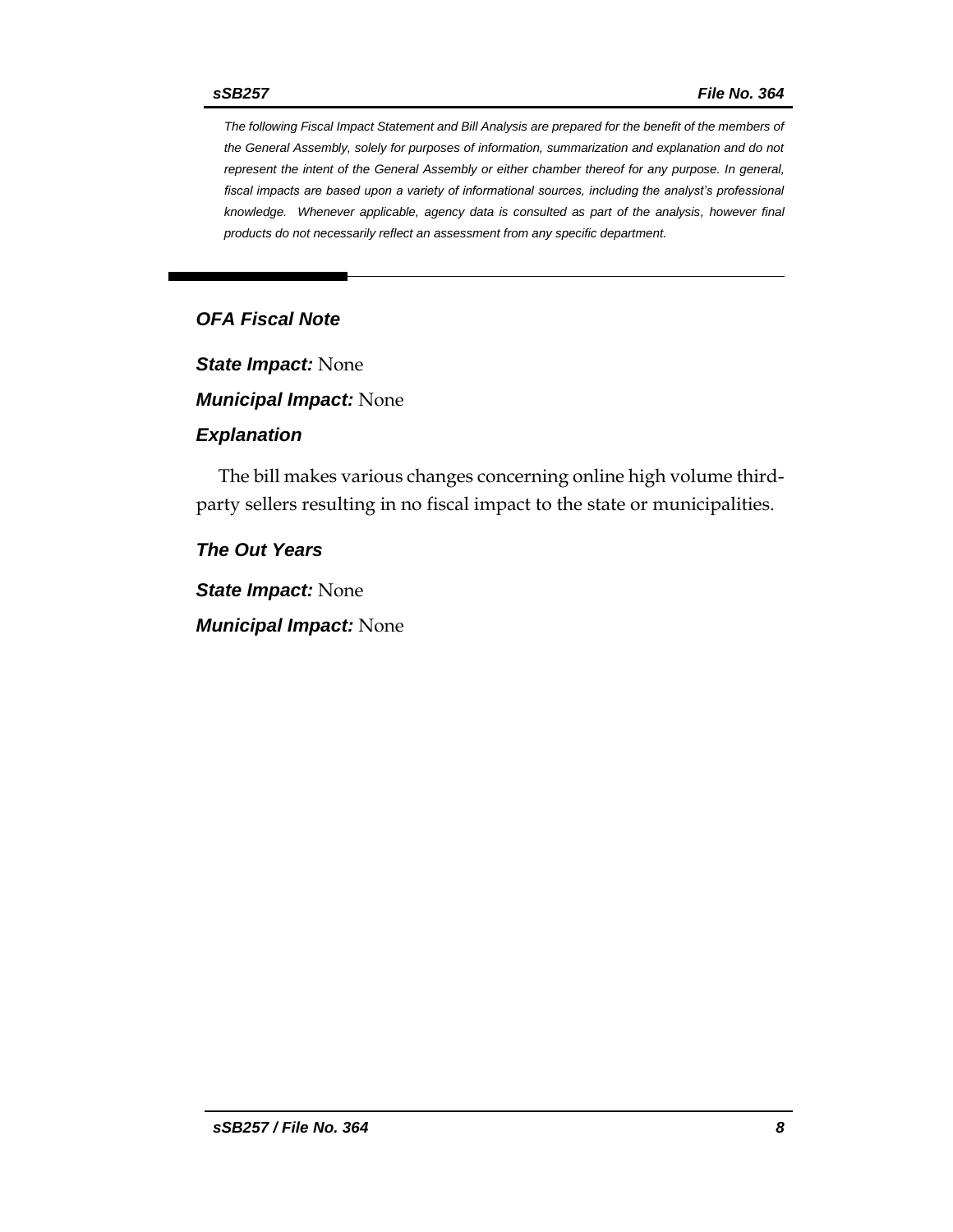## **OLR Bill Analysis sSB 257**

#### *AN ACT CONCERNING HIGH VOLUME THIRD-PARTY SELLERS ON ONLINE MARKETPLACES.*

#### **SUMMARY**

This bill requires online marketplaces to collect and verify identifying information from high volume third-party sellers using their platforms. Among other things, the bill requires these high volume third-party sellers (generally vendors who made at least 200 discrete sales and earned at least \$5,000 on the marketplace in a 12-month period) to report their names, contact information, and bank account numbers or payee information to the marketplaces. It also requires the marketplaces to subsequently verify the information they collect.

The bill also requires online marketplaces to (1) direct high volume third-party sellers that earned at least \$20,000 on the marketplace to disclose their names and contact information to consumers, with certain exceptions, and (2) provide a reporting mechanism for consumers to report suspicious marketplace activity.

The bill deems violations of the bill's requirements by online marketplaces an unfair trade practice under the Connecticut Unfair Trade Practices Act (CUTPA, see BACKGROUND).

Lastly, the bill prohibits political subdivisions from imposing similar requirements on online marketplaces.

EFFECTIVE DATE: January 1, 2023

#### **DEFINITIONS**

#### *Online Marketplaces*

Under the bill, an "online marketplace" is a person or entity operating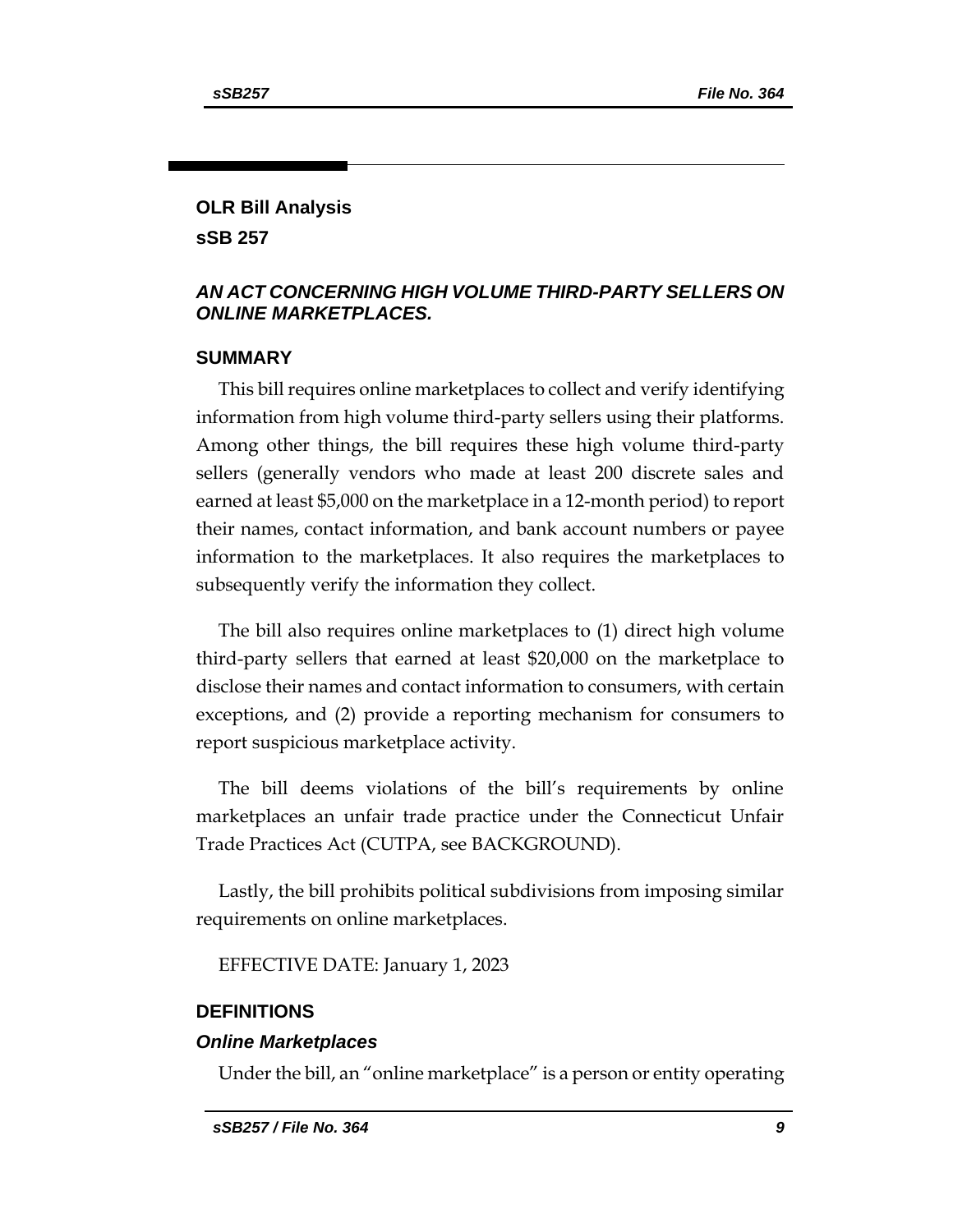a consumer-directed electronically based or accessed platform that:

- 1. allows or facilitates third-party sellers to engage in the sale, purchase, payments, storage, shipping, and delivery of consumer products in Connecticut;
- 2. one or more third-party sellers uses for these purposes; and
- 3. has a contractual or similar relationship with consumers on their use of the platform to purchase consumer products.

A "consumer product" is any commercially distributed tangible personal property typically used for personal, family, or household purposes. It includes property that is intended to be attached to, or installed in, real property, regardless of whether it is attached or installed.

#### *Third-Party Sellers*

The bill defines a "third-party seller" as a seller that (1) is independent of an online marketplace and (2) sells, or offers or contracts to sell, a consumer product in Connecticut through an online marketplace. With respect to online marketplaces, it excludes any seller operating the marketplace's platform or any business that has done the following:

- 1. made its business name, address, and working contact information available to the general public;
- 2. entered into an ongoing contractual relationship with the marketplace for consumer product manufacturing, distribution, wholesaling, or shipment fulfillment; and
- 3. provided the marketplace with the identifying information described below that the marketplace has verified in accordance with the bill.

#### *High Volume Third-Party Sellers*

A "high volume third-party seller" is a third-party seller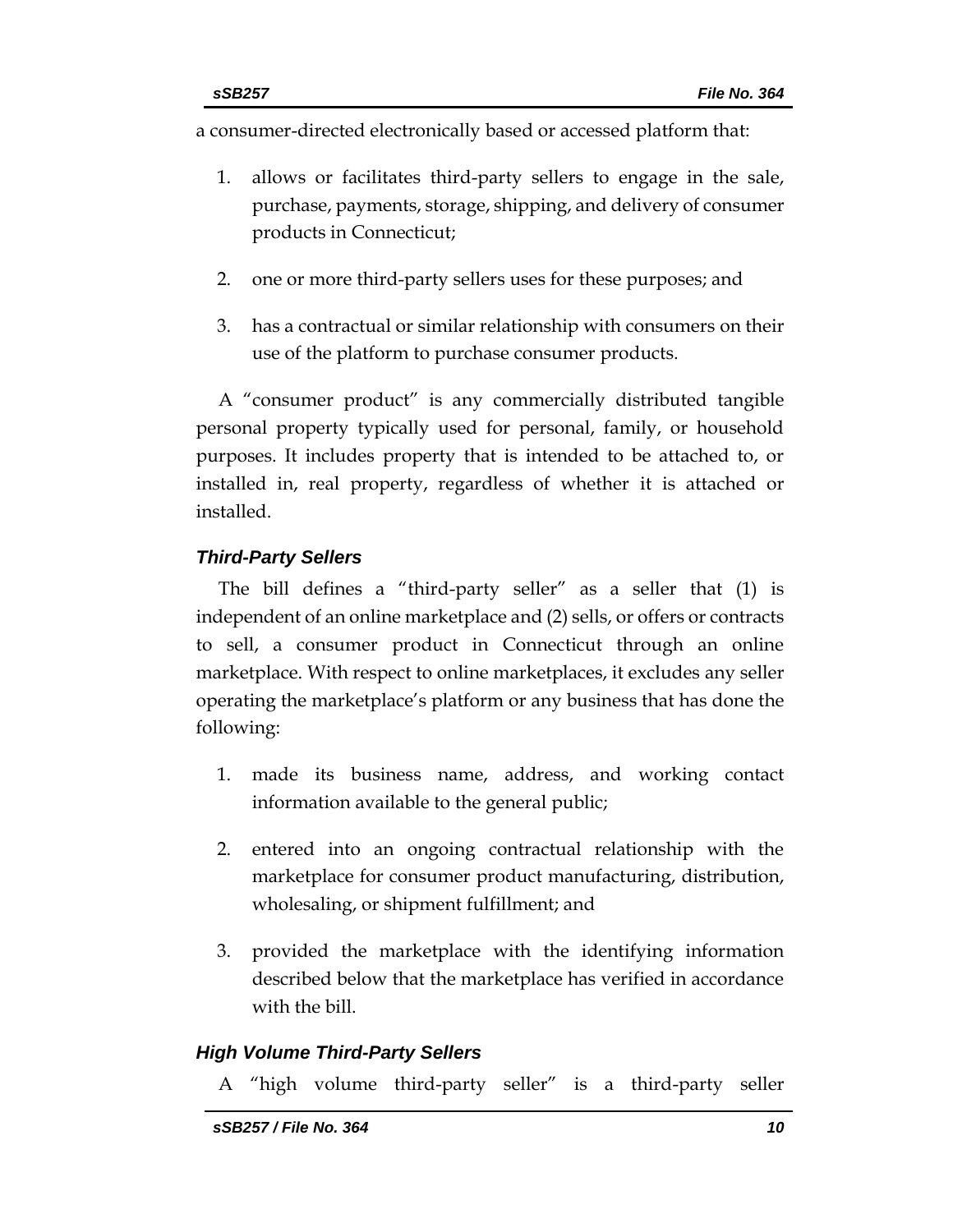participating in an online marketplace that entered into at least 200 discrete sales and had aggregate gross revenues of at least \$5,000 in any continuous 12-month period during the prior 24 months. Discrete sales include only those made through the online marketplace for which payment was processed by the marketplace, either directly or through its payment processor.

#### **REPORTING REQUIREMENTS**

#### *Identifying Information*

Under the bill, online marketplaces must require the high-volume third-party sellers using their platforms to provide certain identifying information within 10 days after qualifying as a high-volume seller. Specifically, each seller must provide the following:

- 1. a bank account number or, if does not have one, the name of its payee for payments issued by the marketplace;
- 2. the individual's name, if the seller is an individual, or a copy of a valid government-issued (a) identification for an individual acting on the seller's behalf that includes this individual's name or (b) record or tax document that includes the seller's business name and physical address;
- 3. a business tax identification number, if it has one, or taxpayer identification number; and
- 4. a current working email address and telephone number.

The bill allows the sellers to provide the required bank account or payee information to (1) the online marketplace or (2) other third parties contracted by the marketplace to maintain this information, so long as the marketplace ensures that it can get this information on demand from these third parties.

#### *Notice to Sellers*

The bill requires each online marketplace to, at least annually, notify each high volume third-party seller on its platform that it must keep the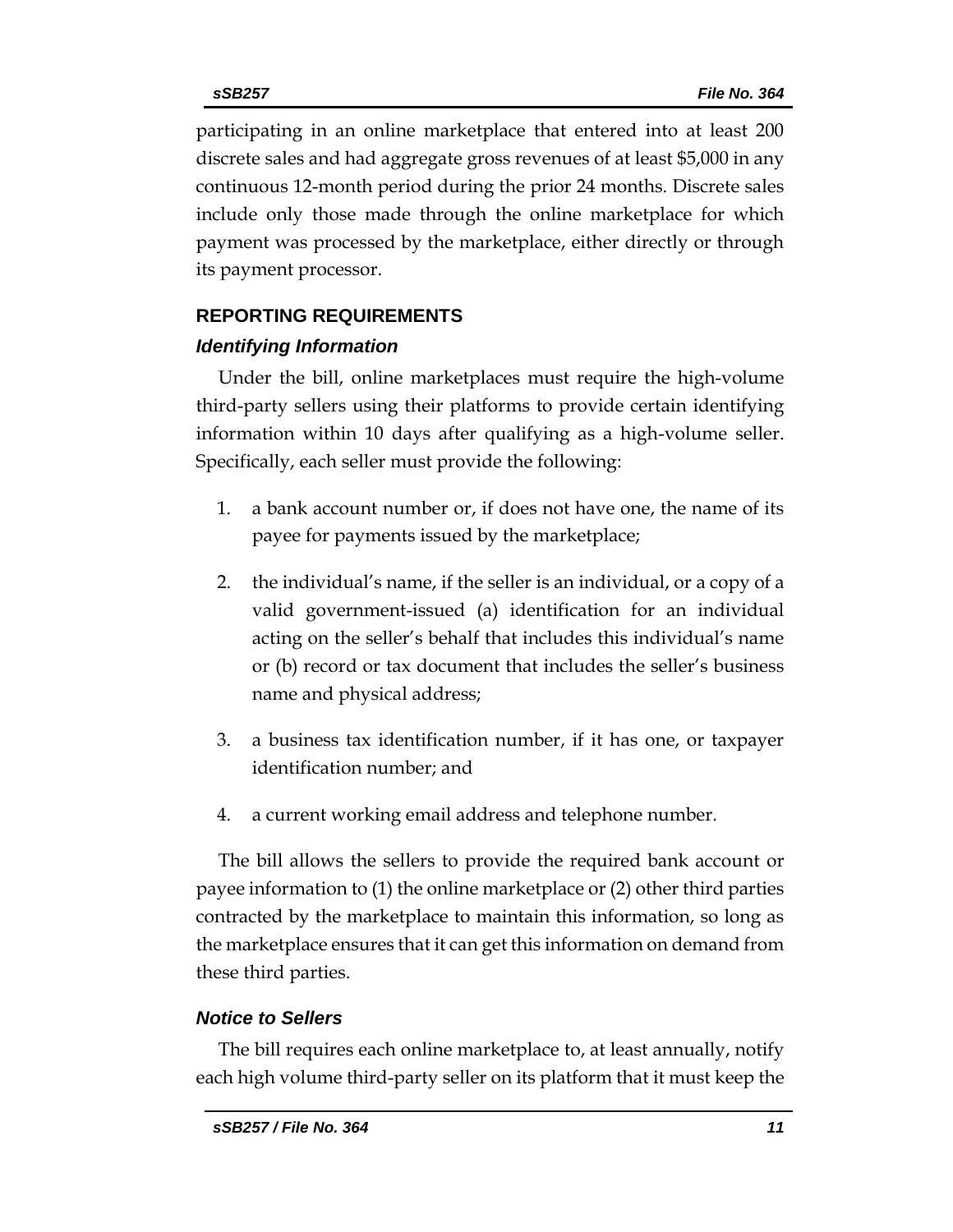identifying information described above current. Within 10 days of receiving this notice, each seller must electronically certify that (1) the information has not changed or (2) it has provided the marketplace with any changes.

The online marketplace must provide written or electronic notice to each seller that fails to keep the information current or provide the certification. If the seller does not provide the information or certification within 10 days after the notice's issuance, the marketplace must suspend the seller's future sales until it does so.

#### *Verification Requirement*

Online marketplaces must, within 10 days after receiving this identifying information, verify the information and any changes sellers made to it. Under the bill, "verify" means to confirm the information provided, including using one or more methods that allow the marketplace to reliably determine that the information and documents provided (1) are valid, (2) correspond to the seller or an individual acting on the seller's behalf, and (3) are not misappropriated or falsified.

The bill provides that any information contained in a copy of a valid government-issued tax document is presumed to be verified as of its issuance date.

#### *Data Restrictions and Security*

the bill prohibits the data collected under the bill's requirements from being used for any purpose other than those the bill provides, unless required by law. It also requires online marketplaces to implement and maintain reasonable security procedures and practices to protect the data from unauthorized use, disclosure, access, destruction, or modification. This must include administrative, physical, and technical safeguards appropriate for the nature of the data collected and the purposes for which it will be used.

## **CONSUMER DISCLOSURE REQUIREMENTS** *Identity Disclosure*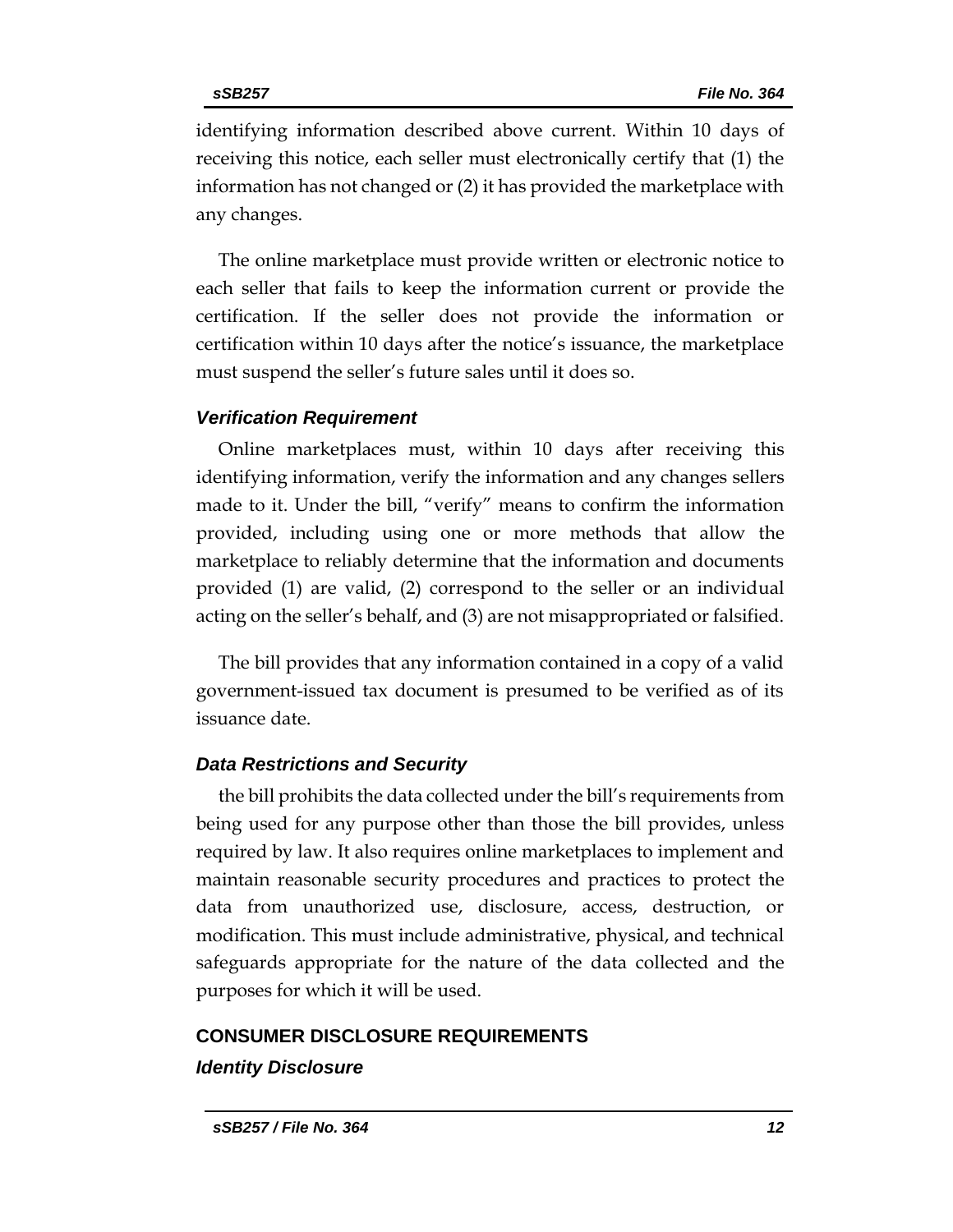Under the bill, online marketplaces must require their high volume third-party sellers with aggregate annual gross revenues of \$20,000 or more to disclose certain identifying information to the marketplace and consumers. This consumer disclosure must be conspicuous and appear in the (1) order confirmation message or other document or communication made to a consumer after a purchase is finalized and (2) consumer's account transaction history.

With certain exceptions, each of these high volume third-party sellers must disclose its identity, including its:

- 1. full name (or company's name) or the name by which it operates on the marketplace;
- 2. physical address; and
- 3. contact information that allows for the direct, unhindered communication with the seller by marketplace users, including a current working phone number, email address, or other direct electronic messaging method.

The sellers must also identify whether they used a different seller to supply the consumer product to the consumer. If a consumer who is an authenticated purchaser requests it, the seller must also provide, prior to purchase, the different seller's name or company name, or the name by which it operates on the marketplace.

#### *Disclosure Limitations*

The online marketplace may limit the disclosure of the seller's identity, under the following specified conditions, if certified by the seller:

1. If the seller does not have a business address and only has a residential street address or combined business and residential address, the marketplace may (a) disclose only the country and, if applicable, state in which the seller resides and (b) inform consumers that there is no business address available for the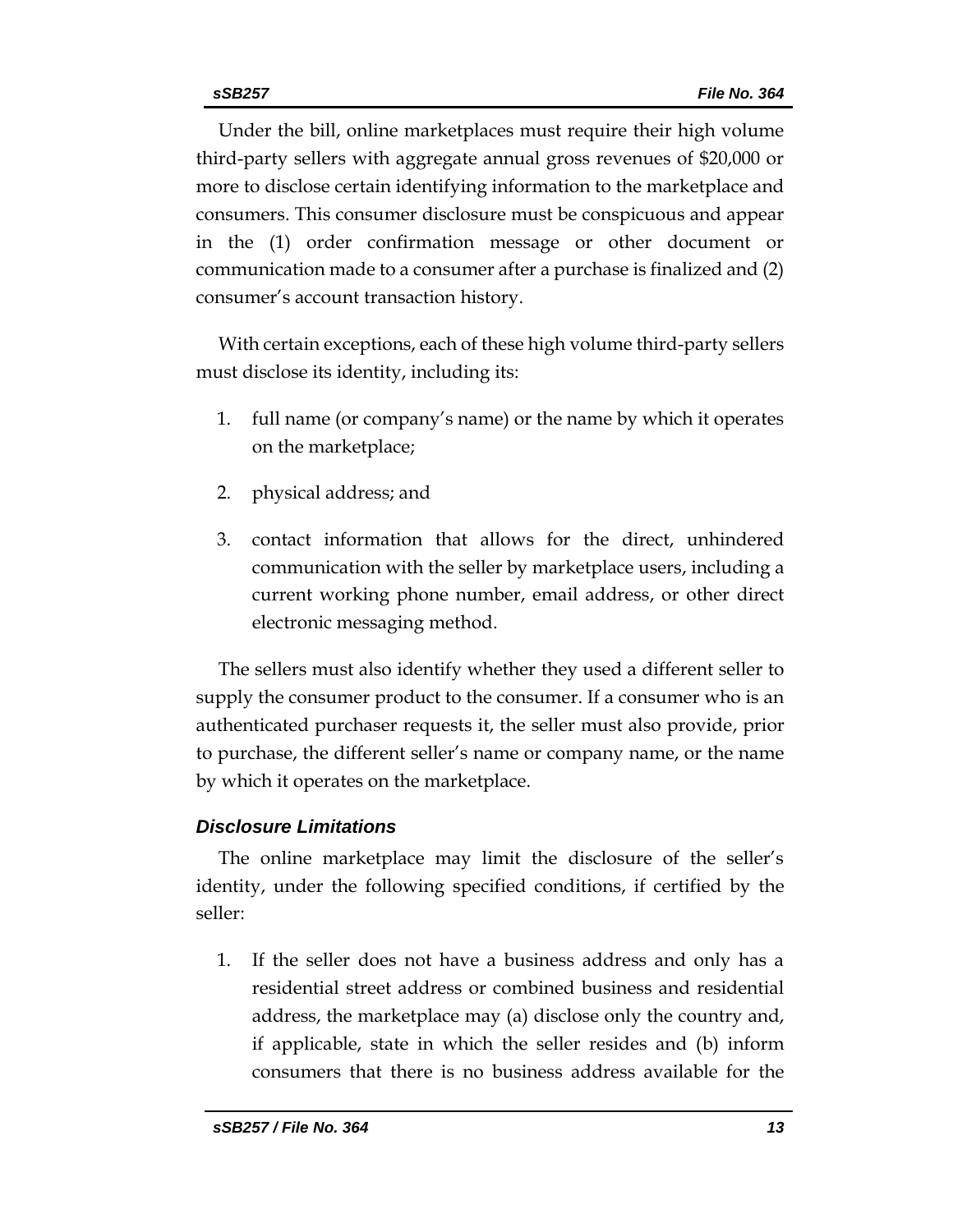seller and that they should submit their inquiries to the seller by phone, email, or other electronic messaging method the marketplace provides to the seller.

- 2. If the seller is a business with a physical address for product returns, the marketplace may disclose that address.
- 3. If the seller does not have a phone number other than a personal one, the marketplace must inform consumers that there is no phone number available for the seller and that they should submit their inquiries to the seller's email address or other electronic messaging means the marketplace provides to the seller.

#### *Penalty for False Representations*

If an online marketplace becomes aware that a high volume thirdparty seller (1) made a false representation to justify a disclosure limitation or (2) has not been responsive to consumer inquiries within a reasonable timeframe, it must provide the seller a notice regarding this false representation or unresponsiveness. The marketplace must provide this notice electronically or in writing and give the seller the opportunity to respond within 10 days. After this 10-day period, if the seller does not justify the continued disclosure limitation or consent to the required information disclosures, the marketplace must suspend the seller's future sales activity until the seller consents.

#### *Noncompliance Notice*

If a high volume third-party seller does not comply with the bill's consumer disclosure requirements, the marketplace must provide the seller with a written or electronic noncompliance notice. If the seller does not comply within 10 days after the notice's issuance, the marketplace must suspend its future sales activity until it does so.

#### **REPORTING SUSPICIOUS MARKETPLACE ACTIVITY**

The bill requires online marketplaces to disclose to consumers a reporting mechanism that allows them to report suspicious marketplace activity to the marketplace by email or phone. It must provide this